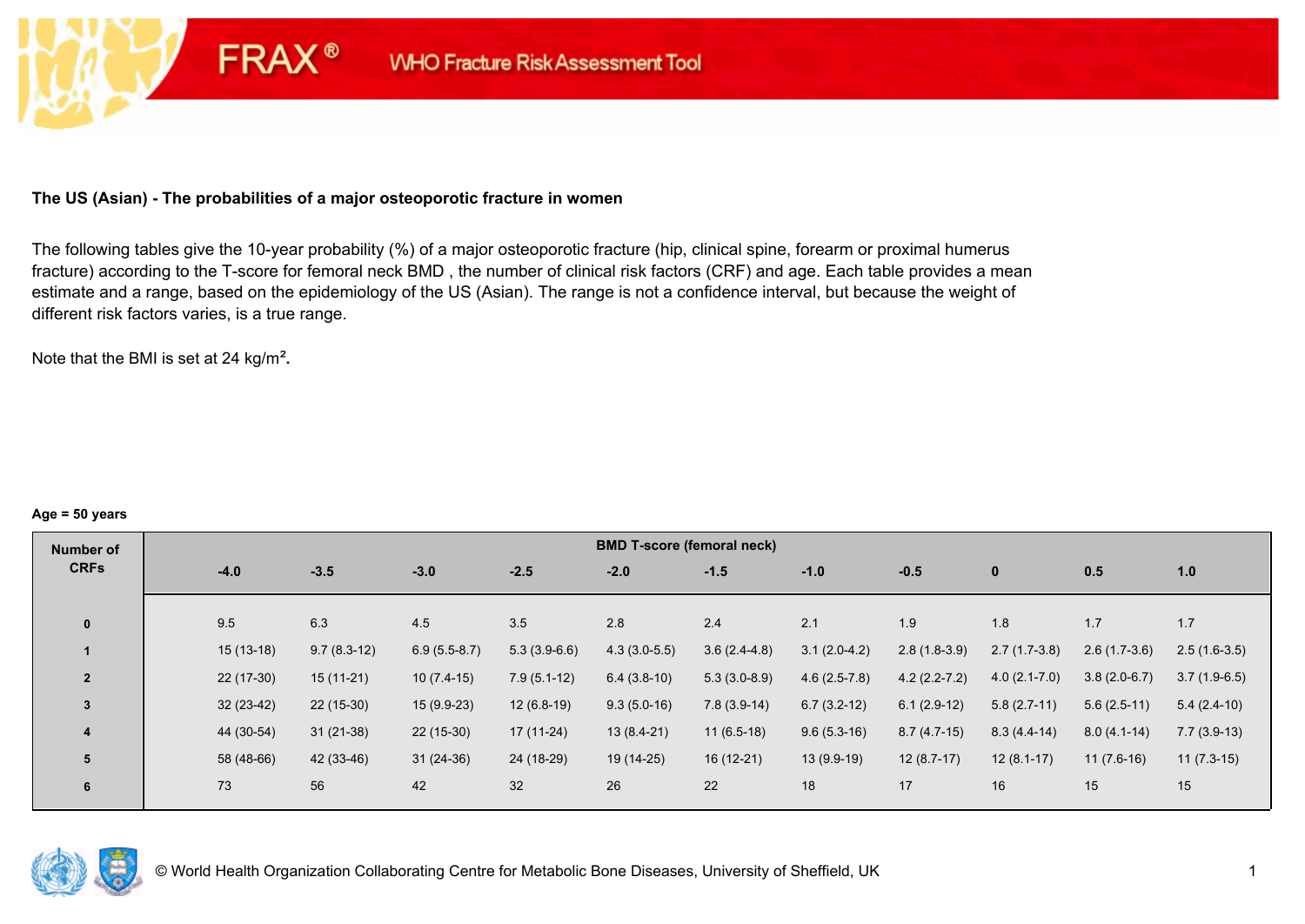# **Age = 55 years**

**FRAX®** 

| Number of      |             |             |               |                | <b>BMD T-score (femoral neck)</b> |                |                |                |                |                |                |
|----------------|-------------|-------------|---------------|----------------|-----------------------------------|----------------|----------------|----------------|----------------|----------------|----------------|
| <b>CRFs</b>    | $-4.0$      | $-3.5$      | $-3.0$        | $-2.5$         | $-2.0$                            | $-1.5$         | $-1.0$         | $-0.5$         | $\mathbf 0$    | 0.5            | 1.0            |
| $\mathbf 0$    | 12          | 8.4         | 6.4           | 5.1            | 4.2                               | 3.5            | 3.0            | 2.8            | 2.7            | 2.5            | 2.4            |
|                | 18 (16-21)  | $13(11-15)$ | $9.6(7.5-12)$ | $7.6(5.6-9.6)$ | $6.2(4.4-8.2)$                    | $5.3(3.6-7.1)$ | $4.5(3.0-6.2)$ | $4.2(2.8-5.8)$ | $4.0(2.6-5.5)$ | $3.8(2.4-5.3)$ | $3.6(2.3-5.0)$ |
| $\overline{2}$ | 26 (21-34)  | 19 (14-25)  | 14 (9.7-20)   | $11(7.1-17)$   | $9.1(5.4-14)$                     | $7.7(4.4-13)$  | $6.6(3.6-11)$  | $6.2(3.3-10)$  | $5.8(3.1-9.9)$ | $5.5(2.9-9.4)$ | $5.2(2.7-9.0)$ |
| $\mathbf{3}$   | $36(28-47)$ | 27 (19-38)  | $20(13-31)$   | $16(9.4-26)$   | $13(7.1-23)$                      | $11(5.7-20)$   | $9.5(4.7-17)$  | $8.9(4.3-16)$  | $8.4(3.9-16)$  | $7.9(3.7-15)$  | $7.5(3.5-14)$  |
| 4              | 49 (36-57)  | $37(26-47)$ | 28 (20-39)    | $23(16-33)$    | 19 (12-28)                        | $16(9.4-25)$   | $13(7.7-22)$   | $13(6.9-21)$   | $12(6.4-20)$   | $11(6.0-19)$   | $11(5.7-18)$   |
| 5              | 63 (54-68)  | 49 (41-55)  | 38 (31-46)    | $31(25-39)$    | $25(20-33)$                       | 22 (17-29)     | 19 (14-25)     | $17(12-24)$    | $16(11-23)$    | $15(11-22)$    | $15(10-21)$    |
| 6              | 77          | 63          | 50            | 41             | 34                                | 29             | 25             | 23             | 22             | 21             | 20             |

# **Age = 60 years**

| Number of      |             |             |              |               |               | <b>BMD T-score (femoral neck)</b> |                |                |                |                |                |
|----------------|-------------|-------------|--------------|---------------|---------------|-----------------------------------|----------------|----------------|----------------|----------------|----------------|
| <b>CRFs</b>    | $-4.0$      | $-3.5$      | $-3.0$       | $-2.5$        | $-2.0$        | $-1.5$                            | $-1.0$         | $-0.5$         | $\mathbf{0}$   | 0.5            | 1.0            |
|                |             |             |              |               |               |                                   |                |                |                |                |                |
| $\mathbf{0}$   | 14          | 10          | 8.0          | 6.3           | 5.2           | 4.3                               | 3.8            | 3.5            | 3.2            | 3.0            | 2.8            |
|                | $21(18-24)$ | $15(13-18)$ | $12(9.2-14)$ | $9.4(6.9-12)$ | $7.6(5.4-10)$ | $6.4(4.4-8.6)$                    | $5.6(3.8-7.7)$ | $5.1(3.4-7.2)$ | $4.8(3.1-6.7)$ | $4.5(2.9-6.3)$ | $4.2(2.7-5.9)$ |
| $\overline{2}$ | 29 (24-38)  | 22 (17-29)  | $17(12-24)$  | $14(8.8-20)$  | $11(6.7-17)$  | $9.3(5.4-15)$                     | $8.1(4.5-13)$  | $7.5(4.1-12)$  | $7.0(3.7-12)$  | $6.5(3.4-11)$  | $6.1(3.2-10)$  |
| 3              | 40 (32-52)  | $31(22-43)$ | 24 (16-36)   | $19(12-31)$   | $16(8.8-27)$  | $13(7.0-23)$                      | $12(5.9-21)$   | $11(5.3-19)$   | $9.9(4.8-18)$  | $9.3(4.4-17)$  | $8.7(4.1-16)$  |
| 4              | $53(41-63)$ | 42 (31-53)  | $33(24-45)$  | 27 (19-38)    | $22(15-33)$   | 18 (11-29)                        | 16 (9.6-26)    | $15(8.5-24)$   | $14(7.8-23)$   | $13(7.2-22)$   | $12(6.7-20)$   |
| 5              | 67 (60-72)  | 54 (47-61)  | 44 (37-52)   | $36(30-44)$   | $30(24-38)$   | $25(19-33)$                       | $22(16-30)$    | $20(15-28)$    | $19(13-26)$    | 18 (12-25)     | $17(11-24)$    |
| 6              | 79          | 67          | 56           | 47            | 39            | 33                                | 30             | 27             | 26             | 24             | 23             |
|                |             |             |              |               |               |                                   |                |                |                |                |                |

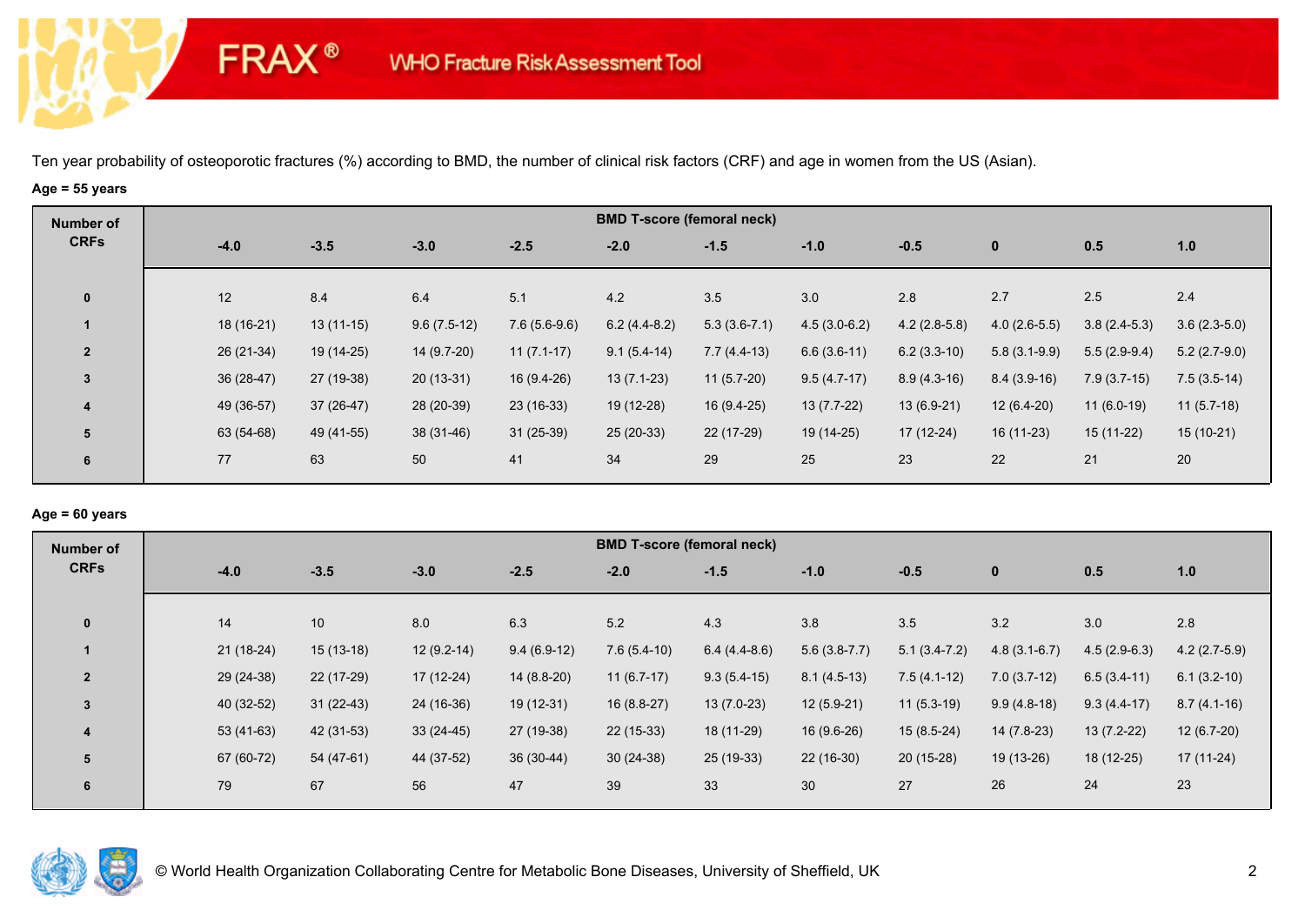# **Age = 65 years**

**FRAX®** 

| Number of      |             |             |             |              |               | <b>BMD T-score (femoral neck)</b> |                |                |                |                |                |
|----------------|-------------|-------------|-------------|--------------|---------------|-----------------------------------|----------------|----------------|----------------|----------------|----------------|
| <b>CRFs</b>    | $-4.0$      | $-3.5$      | $-3.0$      | $-2.5$       | $-2.0$        | $-1.5$                            | $-1.0$         | $-0.5$         | $\mathbf 0$    | 0.5            | 1.0            |
| $\mathbf 0$    | 16          | 12          | 9.2         | 7.3          | 5.8           | 4.8                               | 4.3            | 3.9            | 3.5            | 3.2            | 3.0            |
|                | 23 (20-26)  | $17(15-20)$ | $13(11-16)$ | $11(8.0-13)$ | $8.6(6.2-11)$ | $7.0(4.9-9.4)$                    | $6.3(4.3-8.6)$ | $5.7(3.8-7.9)$ | $5.2(3.4-7.3)$ | $4.8(3.1-6.7)$ | $4.4(2.9-6.2)$ |
| $\overline{2}$ | $32(27-40)$ | $25(19-31)$ | 19 (14-26)  | 15 (10-22)   | $12(7.8-18)$  | $10(6.1-16)$                      | $9.0(5.2-14)$  | $8.2(4.6-13)$  | $7.5(4.1-12)$  | $6.9(3.7-11)$  | $6.4(3.4-10)$  |
| $\overline{3}$ | 44 (35-55)  | $34(25-47)$ | 27 (18-39)  | $21(13-33)$  | 17 (10-28)    | $14(8.0-24)$                      | $13(6.8-22)$   | $12(5.9-20)$   | $11(5.3-19)$   | $9.7(4.8-18)$  | $9.0(4.4-16)$  |
| 4              | 56 (45-66)  | 45 (35-56)  | $36(27-48)$ | 29 (22-41)   | 24 (17-35)    | $20(13-30)$                       | 18 (11-28)     | $16(9.6-26)$   | $15(8.5-24)$   | 14 (7.7-22)    | $13(7.0-21)$   |
| 5              | 69 (63-74)  | 57 (52-64)  | 47 (41-55)  | $39(33-47)$  | $32(27-41)$   | $27(21-35)$                       | 24 (18-32)     | 22 (16-30)     | $20(14-28)$    | 18 (13-26)     | $17(12-24)$    |
| 6              | 81          | 70          | 59          | 50           | 42            | 35                                | 32             | 29             | 27             | 25             | 23             |

### **Age = 70 years**

| Number of      |             |             |             |              |               | <b>BMD T-score (femoral neck)</b> |                |                |                |                |                |
|----------------|-------------|-------------|-------------|--------------|---------------|-----------------------------------|----------------|----------------|----------------|----------------|----------------|
| <b>CRFs</b>    | $-4.0$      | $-3.5$      | $-3.0$      | $-2.5$       | $-2.0$        | $-1.5$                            | $-1.0$         | $-0.5$         | $\mathbf 0$    | 0.5            | 1.0            |
|                |             |             |             |              |               |                                   |                |                |                |                |                |
| $\mathbf{0}$   | 19          | 14          | 11          | 8.3          | 6.6           | 5.4                               | 4.8            | 4.2            | 3.8            | 3.4            | 3.1            |
|                | 27 (24-32)  | $20(17-24)$ | $15(13-18)$ | $12(9.4-14)$ | $9.3(7.1-11)$ | $7.6(5.7-8.8)$                    | $6.6(4.9-7.7)$ | $5.9(4.2-6.9)$ | $5.2(3.7-6.2)$ | $4.7(3.3-5.6)$ | $4.2(3.0-5.1)$ |
| $\overline{2}$ | $38(31-48)$ | 29 (22-37)  | $22(16-28)$ | $17(12-22)$  | $13(9.1-17)$  | $11(7.1-14)$                      | $9.2(6.0-12)$  | $8.1(5.1-11)$  | $7.2(4.5-9.9)$ | $6.4(4.0-8.9)$ | $5.8(3.5-8.1)$ |
| $\overline{3}$ | $51(40-64)$ | 40 (29-52)  | $31(22-41)$ | $23(16-33)$  | 18 (12-27)    | $15(9.4-22)$                      | $13(7.8-19)$   | $11(6.7-17)$   | $9.7(5.8-15)$  | $8.7(5.1-14)$  | $7.8(4.6-12)$  |
| 4              | 66 (55-74)  | 53 (42-62)  | 42 (32-51)  | $32(24-41)$  | 25 (19-34)    | $20(15-28)$                       | 17 (12-24)     | 15 (11-22)     | $13(9.3-19)$   | $12(8.1-17)$   | $10(7.2-16)$   |
| 5              | 79 (73-83)  | 68 (60-72)  | $55(48-61)$ | 44 (37-50)   | 34 (29-40)    | 28 (23-34)                        | 23 (20-29)     | $20(17-26)$    | $17(15-23)$    | $16(13-21)$    | 14 (12-19)     |
| 6              | 88          | 80          | 69          | 57           | 46            | 37                                | 31             | 27             | 23             | 20             | 18             |
|                |             |             |             |              |               |                                   |                |                |                |                |                |

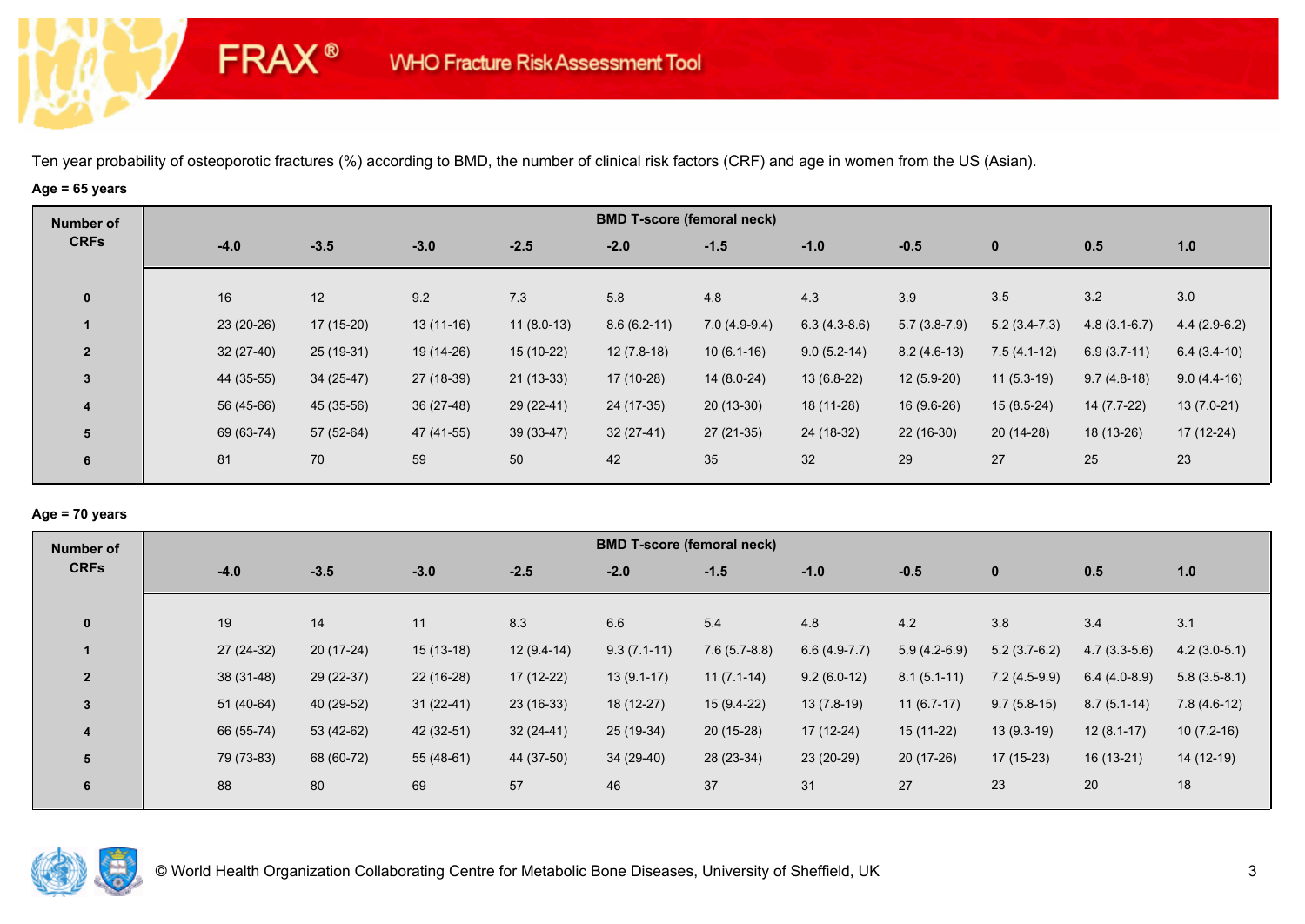# **Age = 75 years**

**FRAX®** 

| Number of      |        |             |             |            |             | <b>BMD T-score (femoral neck)</b> |               |                |                |                |                |                |
|----------------|--------|-------------|-------------|------------|-------------|-----------------------------------|---------------|----------------|----------------|----------------|----------------|----------------|
| <b>CRFs</b>    | $-4.0$ |             | $-3.5$      | $-3.0$     | $-2.5$      | $-2.0$                            | $-1.5$        | $-1.0$         | $-0.5$         | $\mathbf 0$    | 0.5            | 1.0            |
| $\mathbf 0$    | 22     | 17          |             | 13         | 9.6         | 7.5                               | 6.3           | 5.4            | 4.7            | 4.1            | 3.6            | 3.2            |
|                |        | $33(27-49)$ | $25(20-37)$ | 19 (15-27) | 14 (11-20)  | $11(8.4-14)$                      | $8.9(6.8-11)$ | $7.5(5.6-8.6)$ | $6.4(4.8-7.5)$ | $5.5(4.1-6.5)$ | $4.8(3.6-5.8)$ | $4.2(3.1-5.1)$ |
| $\overline{2}$ |        | 47 (35-67)  | $37(26-54)$ | 28 (20-42) | $21(15-31)$ | $16(11-23)$                       | $13(8.6-18)$  | $10(7.1-14)$   | $8.8(5.9-12)$  | $7.5(5.0-10)$  | $6.4(4.3-9.1)$ | $5.6(3.7-8.1)$ |
| 3              |        | 63 (46-78)  | $51(35-67)$ | 40 (26-54) | $31(19-42)$ | $23(14-32)$                       | 18 (11-26)    | $15(9.3-21)$   | $12(7.7-17)$   | $10(6.5-14)$   | $8.6(5.6-12)$  | $7.4(4.9-10)$  |
| 4              |        | 77 (58-86)  | 67 (46-78)  | 55 (36-66) | 44 (27-53)  | $33(21-41)$                       | 26 (17-33)    | $21(14-27)$    | $17(12-22)$    | $14(10-18)$    | $12(8.7-16)$   | $9.8(7.3-13)$  |
| 5              |        | 86 (74-90)  | 80 (63-85)  | 71 (52-76) | 59 (41-64)  | 47 (32-52)                        | 37 (26-42)    | $30(22-34)$    | 24 (19-28)     | 19 (16-23)     | $16(13-19)$    | $13(11-16)$    |
| 6              | 91     | 89          |             | 83         | 74          | 62                                | 51            | 41             | 33             | 26             | 21             | 18             |

# **Age = 80 years**

| Number of      |             |            |             |             |             | <b>BMD T-score (femoral neck)</b> |               |                |                |                |                |
|----------------|-------------|------------|-------------|-------------|-------------|-----------------------------------|---------------|----------------|----------------|----------------|----------------|
| <b>CRFs</b>    | $-4.0$      | $-3.5$     | $-3.0$      | $-2.5$      | $-2.0$      | $-1.5$                            | $-1.0$        | $-0.5$         | $\mathbf 0$    | 0.5            | 1.0            |
|                |             |            |             |             |             |                                   |               |                |                |                |                |
| $\mathbf{0}$   | 26          | 20         | 16          | 12          | 9.6         | 8.0                               | 6.8           | 5.8            | 5.0            | 4.3            | 3.8            |
|                | 38 (31-54)  | 29 (24-43) | $23(18-33)$ | 18 (14-24)  | 14 (11-19)  | $11(8.7-15)$                      | $9.5(7.2-12)$ | $8.0(6.0-9.3)$ | $6.8(5.1-8.0)$ | $5.8(4.3-6.9)$ | $5.0(3.7-6.0)$ |
| $\overline{2}$ | $51(40-71)$ | 42 (31-60) | $33(24-48)$ | $25(18-38)$ | $20(14-29)$ | $16(11-23)$                       | $13(9.1-19)$  | $11(7.5-15)$   | $9.3(6.3-12)$  | $7.8(5.3-10)$  | $6.7(4.5-9.1)$ |
| 3              | 66 (50-80)  | 56 (40-71) | 45 (31-60)  | $36(24-48)$ | 28 (18-38)  | $23(15-31)$                       | 19 (12-26)    | $15(9.9-21)$   | $13(8.2-18)$   | $11(6.9-15)$   | $9.0(5.9-12)$  |
| 4              | 78 (61-86)  | 70 (50-79) | 60 (40-70)  | 49 (32-59)  | 40 (25-48)  | $32(21-40)$                       | 26 (17-33)    | $21(14-27)$    | 18 (12-23)     | 14 (10-19)     | $12(8.8-16)$   |
| 5              | 85 (74-89)  | 81 (65-85) | 73 (55-78)  | 64 (46-69)  | 53 (37-59)  | 45 (31-49)                        | $37(26-41)$   | $30(22-34)$    | 24 (19-28)     | $20(16-24)$    | $16(14-20)$    |
| 6              | 89          | 87         | 83          | 77          | 68          | 59                                | 49            | 41             | 33             | 27             | 22             |
|                |             |            |             |             |             |                                   |               |                |                |                |                |